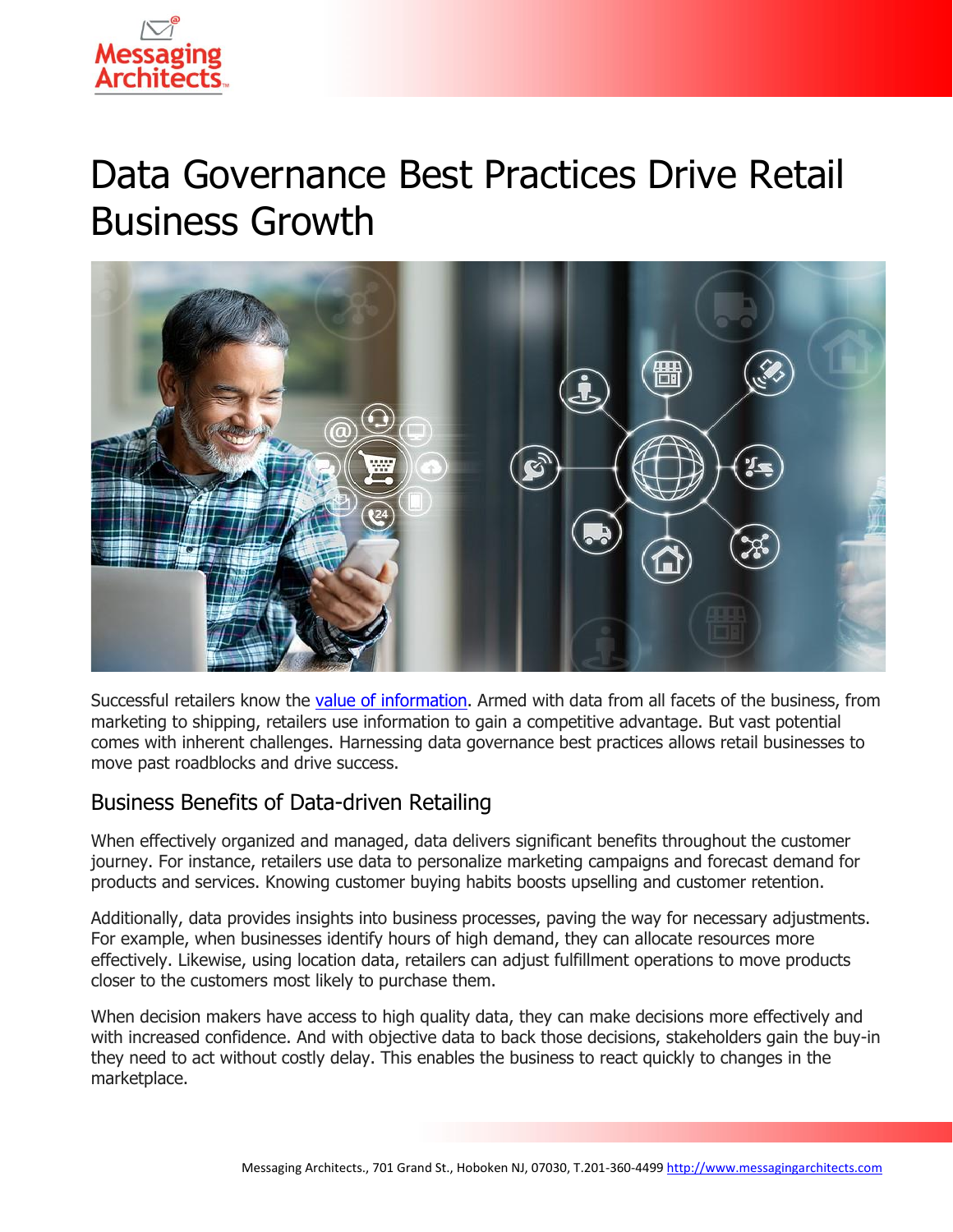



## Retail Data Challenges

While big data offers big benefits, it also brings challenges that businesses must overcome. Some of these key [retail data challenges](https://www.emazzanti.net/retail-data-security-challenges/) include the following.

- **Data silos mean decision makers act with insufficient information** When teams fail to share data, they create data silos, each area holding just a piece of the puzzle. This means no single team has a complete picture of the customers and products. And without access to the full picture, business leaders build faulty strategy.
- **Poor quality data damages the brand** In addition to poor decisions, redundant, outdated or incomplete data can also damage customer relations. Personalized marketing and customer service only work when the personalization builds on accurate information. Acting on incorrect data can result in loss of customer trust and loyalty.
- **Difficulty balancing data accessibility with data security** Decision makers, salespeople and even third-party vendors need access to the right data at the right time. However, making data easily accessible to the right people may also open the door to bad actors. Striking the balance between accessibility and security can prove difficult.
- **Privacy laws add additional complexity** Each year, new data privacy laws make achieving compliance more difficult. The consequences of noncompliance range from loss of customer confidence to stiff legal penalties.

### Data Governance Best Practices Deliver Powerful Solutions

While the challenges inherent in big data can prove daunting, data governance best practices provide the solutions retailers need. When businesses know where their data lives and who owns it, they can